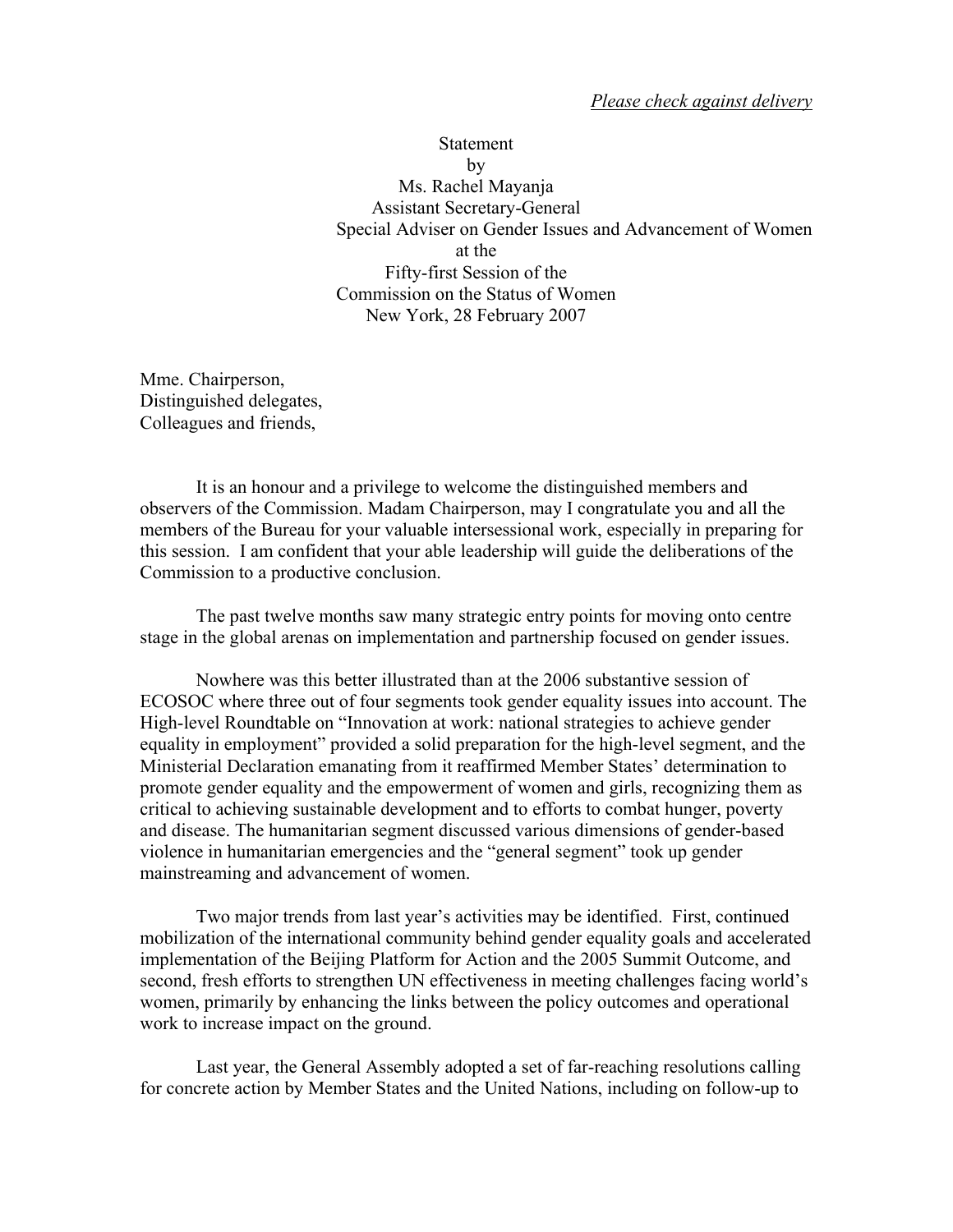the development outcome of the 2005 World Summit,<sup>1</sup> strengthening of  $ECOSOC<sub>1</sub><sup>2</sup>$ intensification of efforts to eliminate all forms of violence against women<sup>3</sup>, addressing gender based violence in humanitarian emergencies<sup>4</sup> and trafficking in women and girls.<sup>5</sup>

 The High-Level Dialogue on International Migration and Development and the High-Level Meeting on HIV/AIDS confirmed that women are disproportionately affected by gender biases in migration and HIV/AIDS and recognized that eliminating gender inequalities and gender-based violence is critical to responding to these challenges.

 *The 2006 Millennium Development Goals Report* shows that poverty, persisting educational gap, under-representation of women and girls in decision-making, genderwage gap, unacceptably high maternal mortality and HIV/AIDS are common issues facing women across the globe. To meet these challenges, gender mainstreaming and women's empowerment should be operationalized through field oriented activities. One of such strategies was adopted by the 2006 Global Microcredit Summit to lift half a billion people out of extreme poverty by providing 175 million of the world's poorest families, especially the women with microcredit.

 In the area of women's human rights, further progress has been made at national level by States parties to the CEDAW Convention. During its last year's sessions, the CEDAW Committee was impressed by the significant number of new laws, such as comprehensive gender equality laws, equal treatment laws or laws on domestic violence. Progress was also made in the ratification of both the CEDAW Convention and the Optional Protocol. Since the last session of the Commission, the number of States parties to the Convention has increased by two, with the ratification by Cook Islands and Montenegro, bringing the total number of States parties to 185. Four Member States have become party to the Optional Protocol, namely: Armenia, Bulgaria, Montenegro and the Republic of Korea, bringing the number of States parties to 83. My heartfelt congratulations go to all these Member States.

 But our satisfaction with progress should not distract our attention from the many challenges that remain. This morning, I wish to address some of these challenges, including the continuing discrimination against the girl child, violence against girls and women, women and peace and low representation of women in decision making.

Discrimination and violence against the girl child, which is the priority theme of this session, has very real and very harmful effects and impedes the pursuits of equality, development and peace. Girl children are doubly-discriminated against – both because of their sex and because they are children. The barriers which girls face require to be broken down in order to empower girls and to end the cycle of discrimination and violence against them.

1

 $\frac{1}{2}$  A/RES/60/265, para. 31

A/RES/61/16

<sup>3</sup> A/RES/61/143

<sup>4 &</sup>quot;Strengthening of the coordination of emergency humanitarian assistance of the United Nations",  $(A/RES/61/134)$ <br>
<sup>5</sup> "Improving the coordination efforts against trafficking in persons" (A/RES/61/144)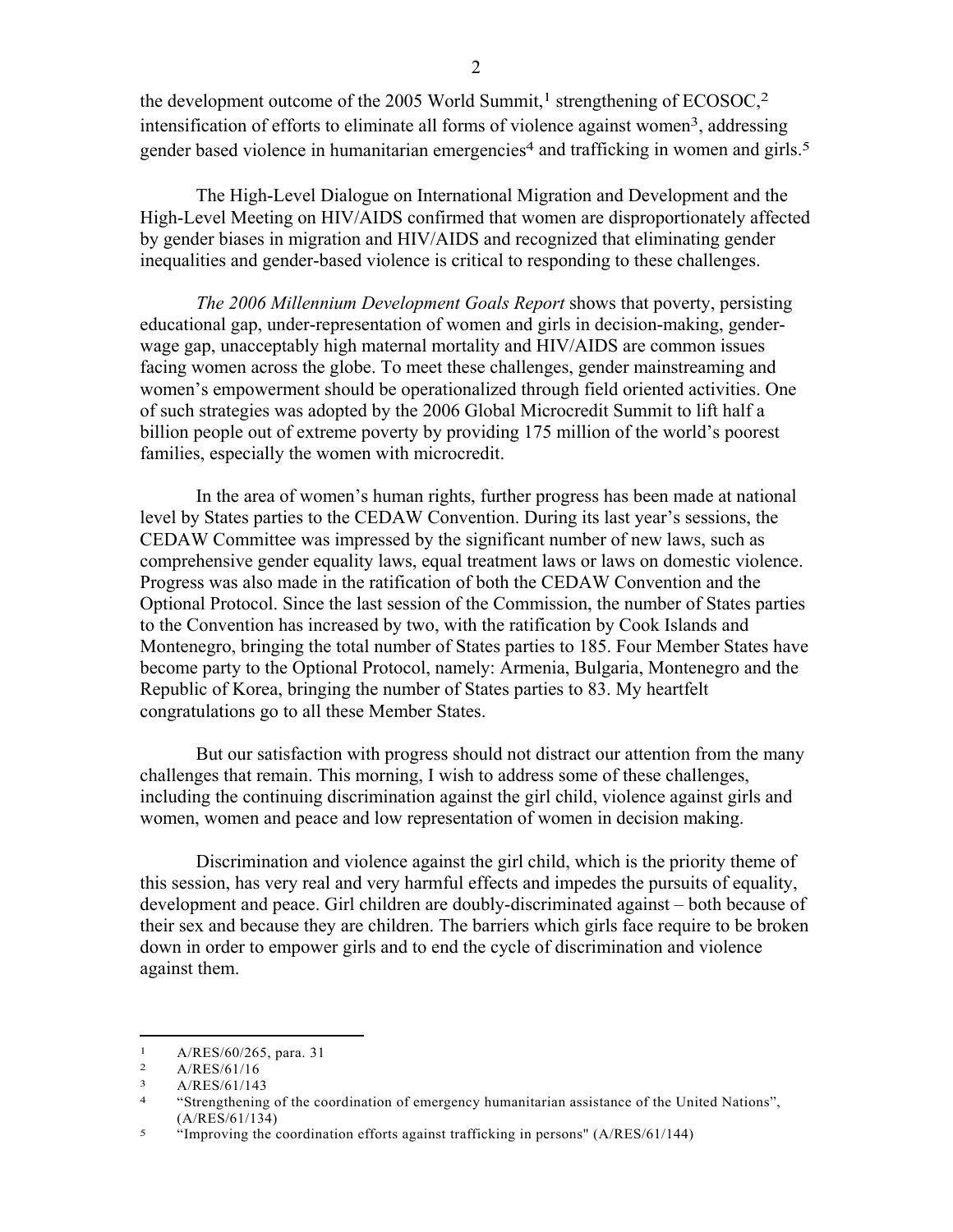Regrettably, according to the Secretary-General's in-depth study on all forms of violence against women presented to the General Assembly in October 2006, violence against women and girls persists and deepens in most countries of the world. The study seeks to strengthen political commitment and accountability and ensure a more sustained and effective implementation of State obligations to address all forms of violence against women. An inter-agency task force on violence against women, co-convened by DAW and UNFPA, established in February 2006, is coordinating UN system-wide activities to ensure a more systematic response to General Assembly resolution 61/143 on violence against women.

Similar concerns were expressed by the Security Council about the pervasiveness of all forms of violence against women in armed conflict during its open debate in October 2006 on the theme "The roles of women in the consolidation of peace". The Council had before it a report of the Secretary-General6, containing a first review of the implementation of the System-wide Action Plan on Security Council resolution 1325 (2000) carried out by my Office. The report provided a candid assessment of achievements and shortcomings in the implementation and contains a series of actionable recommendations to make the Plan a more effective tool and enhance accountability. This will be done, in full consultation with participating UN entities, in the context of the on-going updating of the Plan for 2008-2009.

In addition to interagency coordination in this area, we are focusing on national implementation of the resolution. In a number of its presidential statements<sup>7</sup>, the Security Council called on Member States to develop national action plans on implementation of resolution 1325 (2000). To date, only a few countries, mostly developed ones, have such plans. With the financial help of Norway, my Office is launching a national implementation campaign to mobilize governments towards development of national action plans. The objective is to develop capacities within governments, including national machineries for the advancement of women for development of national action plans. To support the enhanced participation of women in this process, the Commission may wish to consider urging ECOSOC and the General Assembly to get more actively involved through adoption of a resolution on this matter.

 A further challenge is to increase political empowerment of women. Recent data by the Inter-Parliamentary Union (31 December 2006) show that global progress in the representation of women in parliaments remains slow: women constitute 16.8 per cent in both houses of parliament worldwide up only by 4 per cent from 12.9 per cent in 1999. Only 32 women preside over one of the Houses of the 189 existing Parliaments. There are 11 women elected Heads of State or Government, 23 Foreign Ministers, 12 Defence Ministers and 20 Ministers of Finance. In 2006, only in two countries Chile and Spain women reached parity with men in Cabinet level positions.

 With regard to women's representation in the UN system, I will be briefing the Commission at a later stage. Suffice it to note that among the appointments made by our new Secretary-General, Mr. Ban Ki-moon, is that of Ms. Asha-Rose Migiro, appointed as the Deputy Secretary-General whom you heard earlier. As she indicated she is thoroughly

 $\overline{a}$ 

<sup>6</sup> S/2006/770

<sup>7</sup> Presidential Statements S/PRST/2004/40 S/PRST/2005/52, S/PRST/2006/42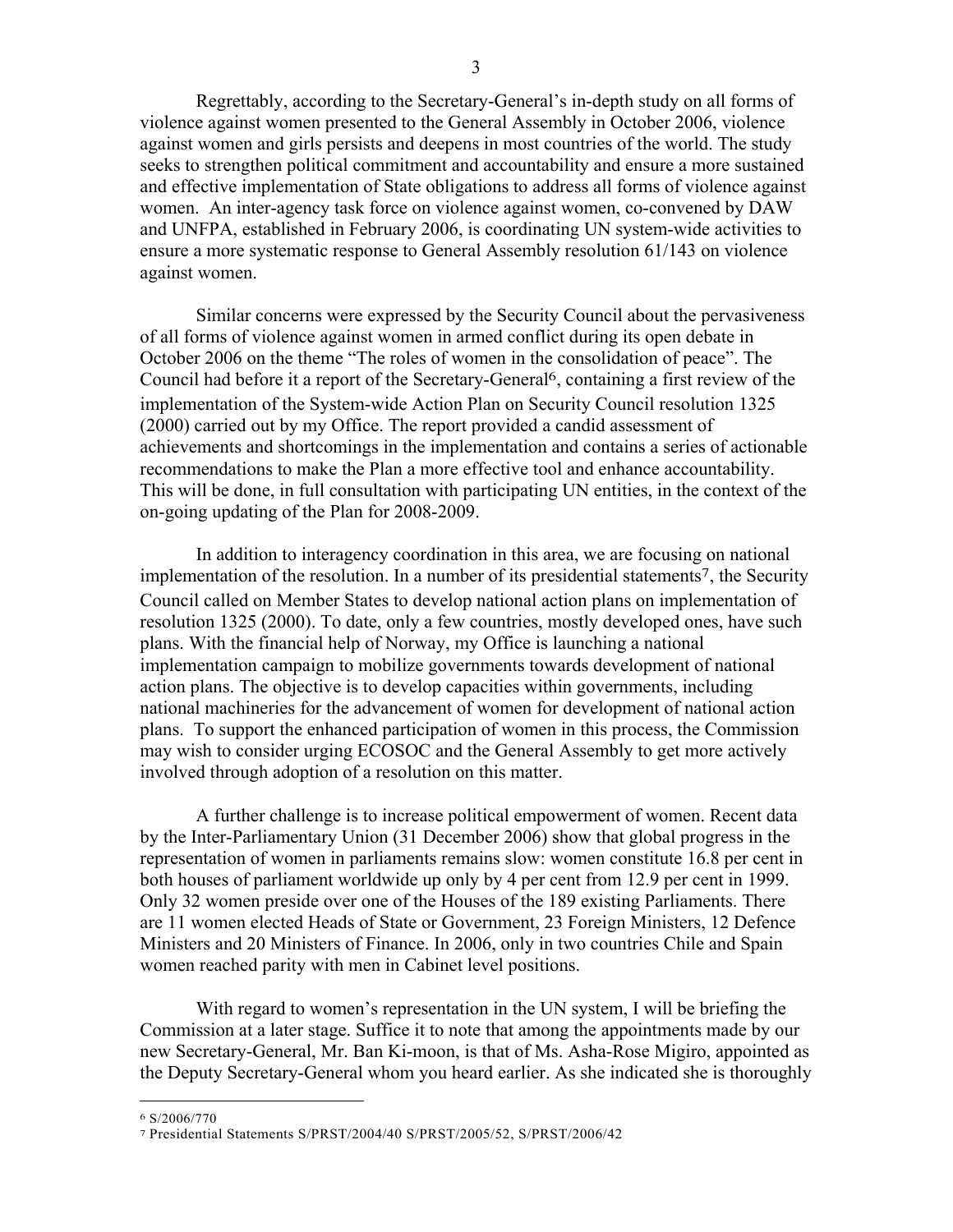familiar with gender and women's empowerment issues, as a former member of the CEDAW Committee and Minister for Community Development, Gender and Children of the United Republic of Tanzania.

## Madam Chairperson,

 A decade of action since Beijing has produced significant results in gender mainstreaming policies, methodologies, tools and activities within the UN system but the systematic practical application of gender mainstreaming by UN entities remains a challenge.

 Reflecting this challenge, ECOSOC resolution 2006/36 on mainstreaming a gender perspective into all policies and programmes in the United Nations system called on all entities to make gender training mandatory for all staff and personnel at all levels and to ensure the integration of gender perspectives in relevant training courses.

 In response, my Office is following-up with the UN entities on their implementation of this resolution. The Inter-Agency Network on Women and Gender Equality, representing UN entities developed key elements of a system-wide policy and strategy on gender mainstreaming, focusing on strengthening UN system-wide accountability, developing gender mainstreaming capacities and competencies, applying results-based management, enhancing evaluation and reporting of results and ensuring system-wide coordination.

 At its Sixth Session last week, the Interagency Network commenced work on the development of an action plan. The action plan will reflect the linkages between development, humanitarian issues and peace and security as well as the linkages between the normative and the operational work of the UN system. The Network resolved to develop performance indicators on women, peace and security.

## Madam Chairperson,

 Allow me to raise the following emerging issues which in my view deserve the Commission's attention.

 First, I call on the Commission to take some time to review the rapidly transforming phenomenon of widows. HIV/AIDS pandemic, conflicts, natural disasters to name just a few have left many women, and girls widowed. Abducted girls turned into sex slaves give birth to "fatherless" children – children whose fathers are unknown or perished in the course of the conflict. Many widows have never been married. Many widows have never held a job nor had any income-generating activities. Such widows rarely receive any assistance. Many have resorted to begging as a means of survival of both their children and themselves. In some countries widows are banished and confined to isolation. The result is heightened feminization of poverty and imposition of a heavy burden on already stretched national social security systems. The Commission may wish to consider the rights of widows and their children.